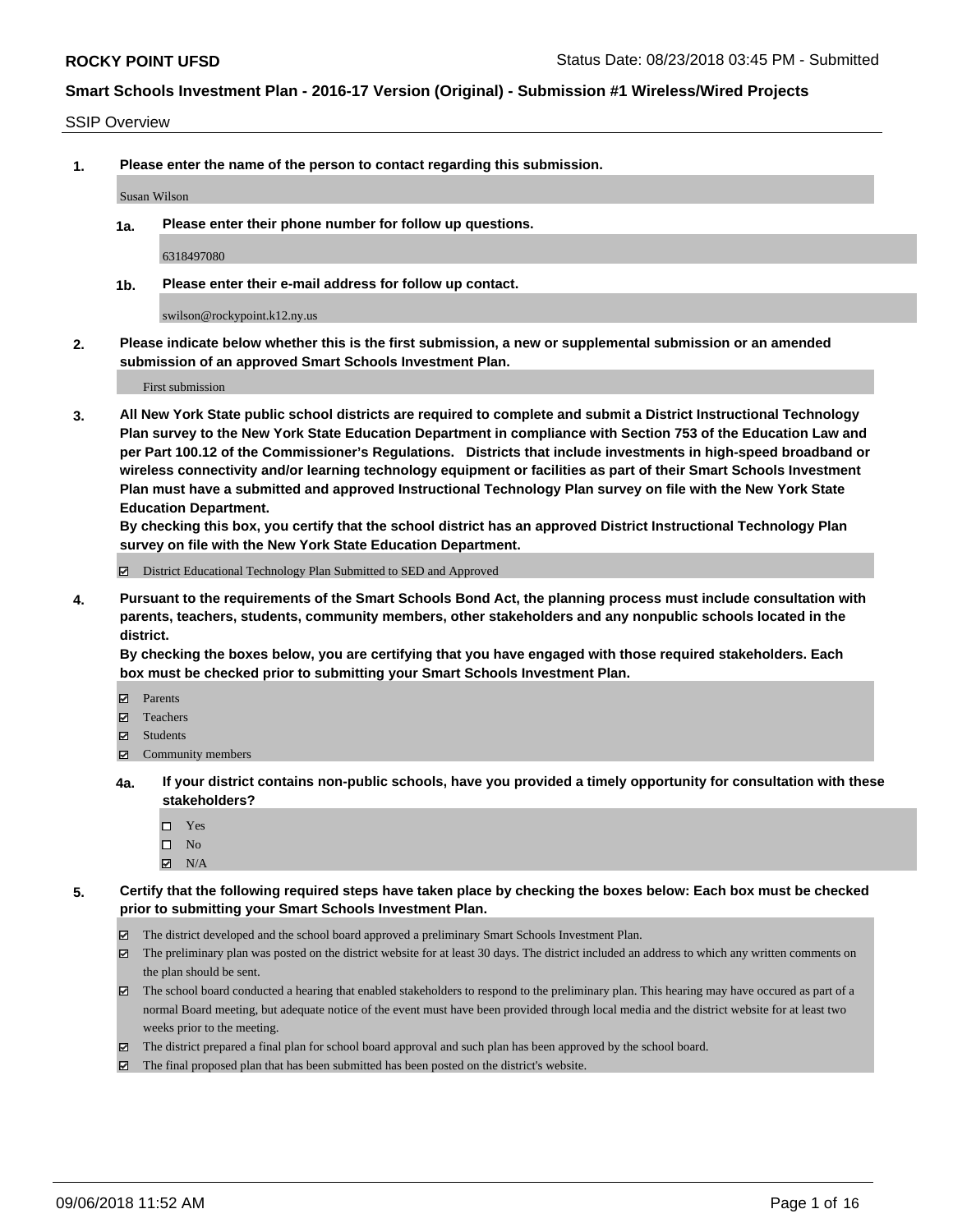SSIP Overview

**5a. Please upload the proposed Smart Schools Investment Plan (SSIP) that was posted on the district's website, along with any supporting materials. Note that this should be different than your recently submitted Educational Technology Survey. The Final SSIP, as approved by the School Board, should also be posted on the website and remain there during the course of the projects contained therein.**

PresentationUpdated 1 9 17 4 Slides per Page.pdf

**5b. Enter the webpage address where the final Smart Schools Investment Plan is posted. The Plan should remain posted for the life of the included projects.**

http://www.rockypointufsd.org/Assets/Board\_of\_Education/PresentationUpdated\_1\_9\_17.pdf?t=636185164470400000

**6. Please enter an estimate of the total number of students and staff that will benefit from this Smart Schools Investment Plan based on the cumulative projects submitted to date.**

4,100

**7. An LEA/School District may partner with one or more other LEA/School Districts to form a consortium to pool Smart Schools Bond Act funds for a project that meets all other Smart School Bond Act requirements. Each school district participating in the consortium will need to file an approved Smart Schools Investment Plan for the project and submit a signed Memorandum of Understanding that sets forth the details of the consortium including the roles of each respective district.**

 $\Box$  The district plans to participate in a consortium to partner with other school district(s) to implement a Smart Schools project.

### **8. Please enter the name and 6-digit SED Code for each LEA/School District participating in the Consortium.**

| <sup>1</sup> Partner LEA/District | <b>ISED BEDS Code</b> |
|-----------------------------------|-----------------------|
| (No Response)                     | (No Response)         |

### **9. Please upload a signed Memorandum of Understanding with all of the participating Consortium partners.**

(No Response)

**10. Your district's Smart Schools Bond Act Allocation is:**

\$2,450,155

**11. Enter the budget sub-allocations by category that you are submitting for approval at this time. If you are not budgeting SSBA funds for a category, please enter 0 (zero.) If the value entered is \$0, you will not be required to complete that survey question.**

|                                       | Sub-<br>Allocations |
|---------------------------------------|---------------------|
| School Connectivity                   | 1,035,000           |
| Connectivity Projects for Communities | $\overline{0}$      |
| <b>Classroom Technology</b>           | $\overline{0}$      |
| Pre-Kindergarten Classrooms           | $\mathbf 0$         |
| Replace Transportable Classrooms      | $\Omega$            |
| High-Tech Security Features           | $\Omega$            |
| Totals:                               | 1,035,000           |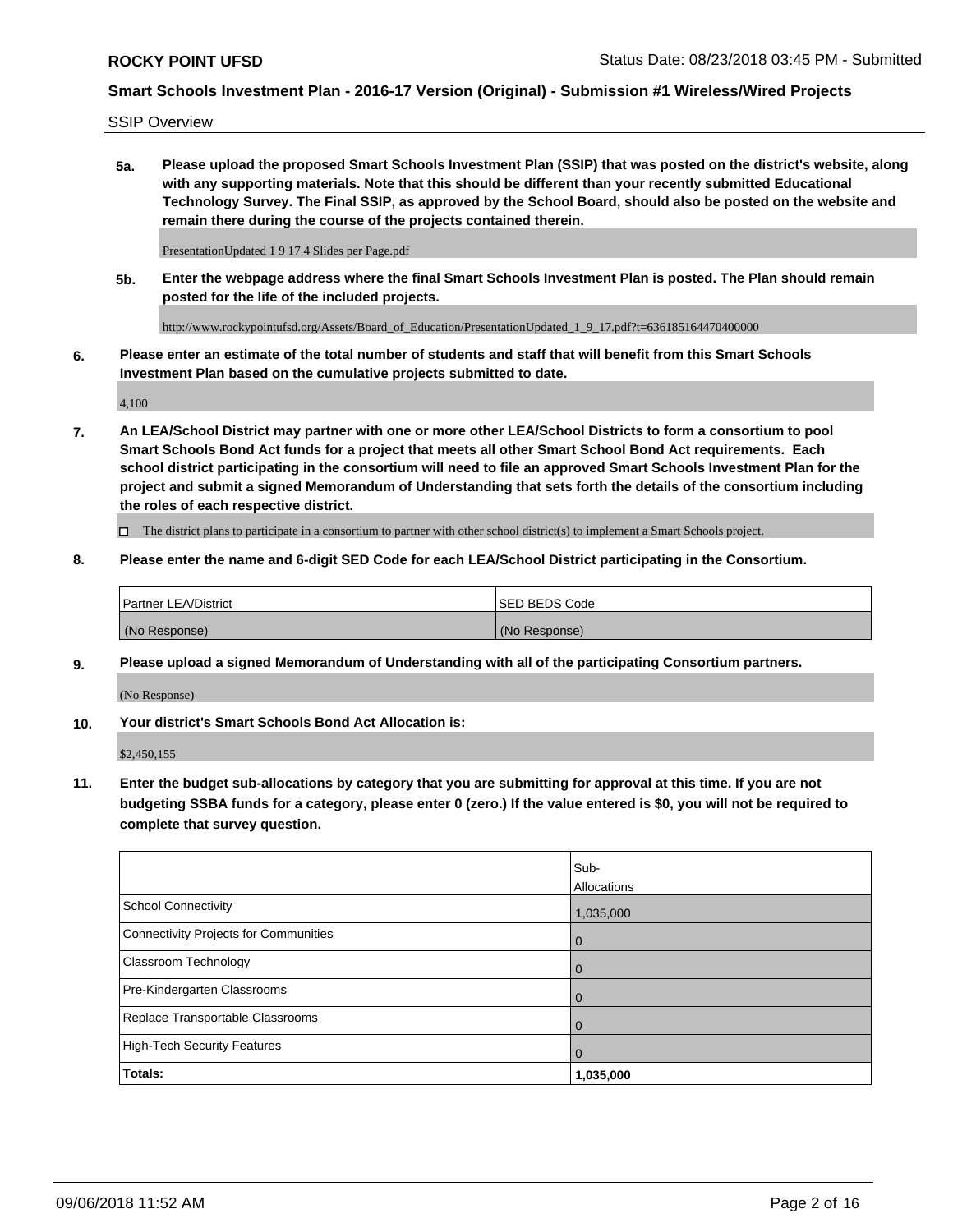School Connectivity

- **1. In order for students and faculty to receive the maximum benefit from the technology made available under the Smart Schools Bond Act, their school buildings must possess sufficient connectivity infrastructure to ensure that devices can be used during the school day. Smart Schools Investment Plans must demonstrate that:**
	- **• sufficient infrastructure that meets the Federal Communications Commission's 100 Mbps per 1,000 students standard currently exists in the buildings where new devices will be deployed, or**
	- **• is a planned use of a portion of Smart Schools Bond Act funds, or**
	- **• is under development through another funding source.**

**Smart Schools Bond Act funds used for technology infrastructure or classroom technology investments must increase the number of school buildings that meet or exceed the minimum speed standard of 100 Mbps per 1,000 students and staff within 12 months. This standard may be met on either a contracted 24/7 firm service or a "burstable" capability. If the standard is met under the burstable criteria, it must be:**

**1. Specifically codified in a service contract with a provider, and**

**2. Guaranteed to be available to all students and devices as needed, particularly during periods of high demand, such as computer-based testing (CBT) periods.**

### **Please describe how your district already meets or is planning to meet this standard within 12 months of plan submission.**

In January 2016, the District upgraded its connectivity from 100 Mbps to 600 Mbps exceeding the minimum FCC standards of 100 Mbps per 1,000 students. This funding is from my current technology budget and we contract through Eastern Suffolk BOCES. Our provider is Lightower. Our proposed 2016-2017 budget includes the recurring communications costs that reflect this speed. Subsequent budgets will include at least this level of connection.

### **1a. If a district believes that it will be impossible to meet this standard within 12 months, it may apply for a waiver of this requirement, as described on the Smart Schools website. The waiver must be filed and approved by SED prior to submitting this survey.**

 $\Box$  By checking this box, you are certifying that the school district has an approved waiver of this requirement on file with the New York State Education Department.

#### **2. Connectivity Speed Calculator (Required)**

|                         | Number of<br><b>Students</b> | Multiply by<br>100 Kbps | to Convert to<br>Reauired<br>Speed in Mb | Divide by 1000 Current Speed Expected<br>l in Mb | Speed to be<br>Attained Within Required<br>12 Months | <b>Expected Date</b><br>When<br>Speed Will be<br>Met |
|-------------------------|------------------------------|-------------------------|------------------------------------------|--------------------------------------------------|------------------------------------------------------|------------------------------------------------------|
| <b>Calculated Speed</b> | 3.300                        | 100                     | 330                                      | 600                                              | n/a                                                  | n/a                                                  |

### **3. Describe how you intend to use Smart Schools Bond Act funds for high-speed broadband and/or wireless connectivity projects in school buildings.**

The intention is to use smart bond funds during phase I to:

1. Create/install a wireless infrastructure including routers and all related wiring

2. Update servers /controllers/cabling to support the wireless infrastructure

The district wil replace aging Ethernet switches with new switches that will increase throughput. Additionally, the district is looking to replace the existing 1G fiber between IDF and MDF closets with 10G fiber. This will require, in addition to new switches, SFP modules and a cable contractor to install the fiber lines. The district will also install redundant fiber lines between school buildings, requiring additional SFP modules and the local ISP to enable the "dark fiber."

Switches - The district intends to replace switches at all buildings (within closets) and the Network Operations Center (NOC). The ethernet switches are the core of the network, they connect all cabling and networking through network switches. The district will purchase new Cisco switches replacing the current Cisco switches in place as part of the technology infrastructure. New switch purchases wil support all ethernet standards for switching and routing.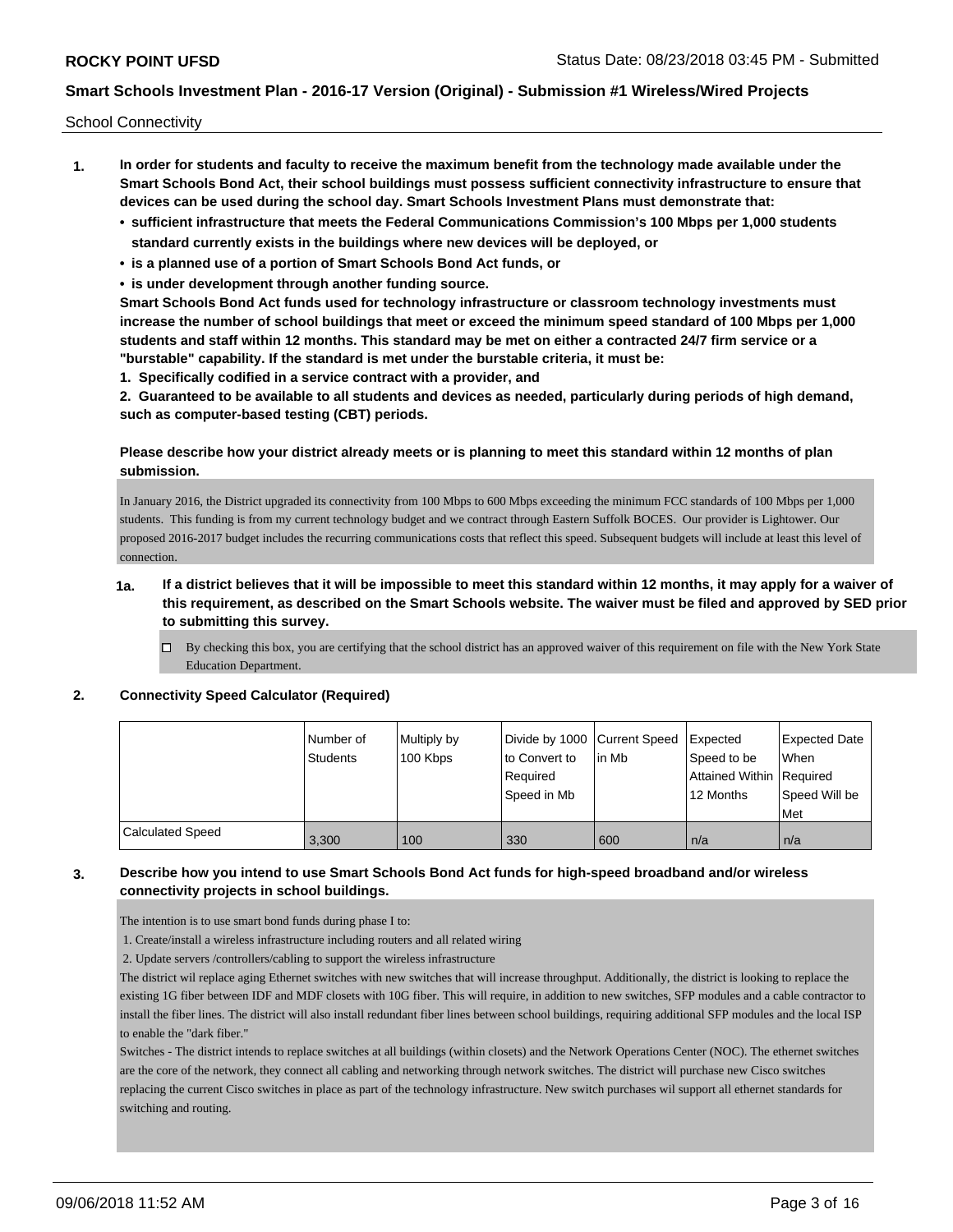School Connectivity

**4. Describe the linkage between the district's District Instructional Technology Plan and the proposed projects. (There should be a link between your response to this question and your response to Question 1 in Part E. Curriculum and Instruction "What are the district's plans to use digital connectivity and technology to improve teaching and learning?)**

The items listed above in question one directly support the following District-adopted technology goals which were approved by NYSED for consideration when integrating technology into the curriculum and incorporating the use of technology into the classroom. With the installation of a wireless environment, the District will integrate technology and resources in grades k-12 through daily lesson planning and instruction as appropriate. The following are examples of the district's plans to use experiences with technology and digital resources in which students engage: creativity and innovation, communication and collaboration, research and information fluency, critical thinking, problem solving, and decision making, digital citizenship, demonstrate the safe and cooperative use of technology, and technology operations and concepts.

**5. If the district wishes to have students and staff access the Internet from wireless devices within the school building, or in close proximity to it, it must first ensure that it has a robust Wi-Fi network in place that has sufficient bandwidth to meet user demand.**

#### **Please describe how you have quantified this demand and how you plan to meet this demand.**

The District does not currently have a wireless network infrastructure. We anticipate that we will upgrade the network and install the wireless infrastructure during the next two years depending on the timeline involved with the NYSED approval process. The district has quantified this demand by surveying stakeholders. Furthermore, the technology department conducted walk-throughs independently and with licensed contractors to understand the scope of the Wi-Fi necessary districtwide. Additionally, the technology department investigated wiring contractors and their capabilities.

The District has already upgraded bandwidth exceeding the recommended FCC minimum requirements and currently provide 500 Mbps bandwidth each:

High School Campus = 600 Mbps

Middle School Campus = 600 Mbps

 $K-5$  campus = 600 Mbps

Our current budget and proposed 2017-2018 budget includes the recurring communications costs that reflect this speed. Subsequent budgets will include at least this level of connectivity. The new wireless system will incorporate the latest technology and access points that will only increase the wireless systems capability to meet current educational program demands and allow ample growth in demand for later years.

**6. As indicated on Page 5 of the guidance, the Office of Facilities Planning will have to conduct a preliminary review of all capital projects, including connectivity projects.**

**Please indicate on a separate row each project number given to you by the Office of Facilities Planning.**

| Proiect Number        |  |
|-----------------------|--|
| 58-02-09-02-7-999-006 |  |

**7. Certain high-tech security and connectivity infrastructure projects may be eligible for an expedited review process as determined by the Office of Facilities Planning.**

#### **Was your project deemed eligible for streamlined review?**

Yes

**7a. Districts that choose the Streamlined Review Process will be required to certify that they have reviewed all installations with their licensed architect or engineer of record and provide that person's name and license number. The licensed professional must review the products and proposed method of installation prior to implementation and review the work during and after completion in order to affirm that the work was codecompliant, if requested.**

I certify that I have reviewed all installations with a licensed architect or engineer of record.

**8. Include the name and license number of the architect or engineer of record.**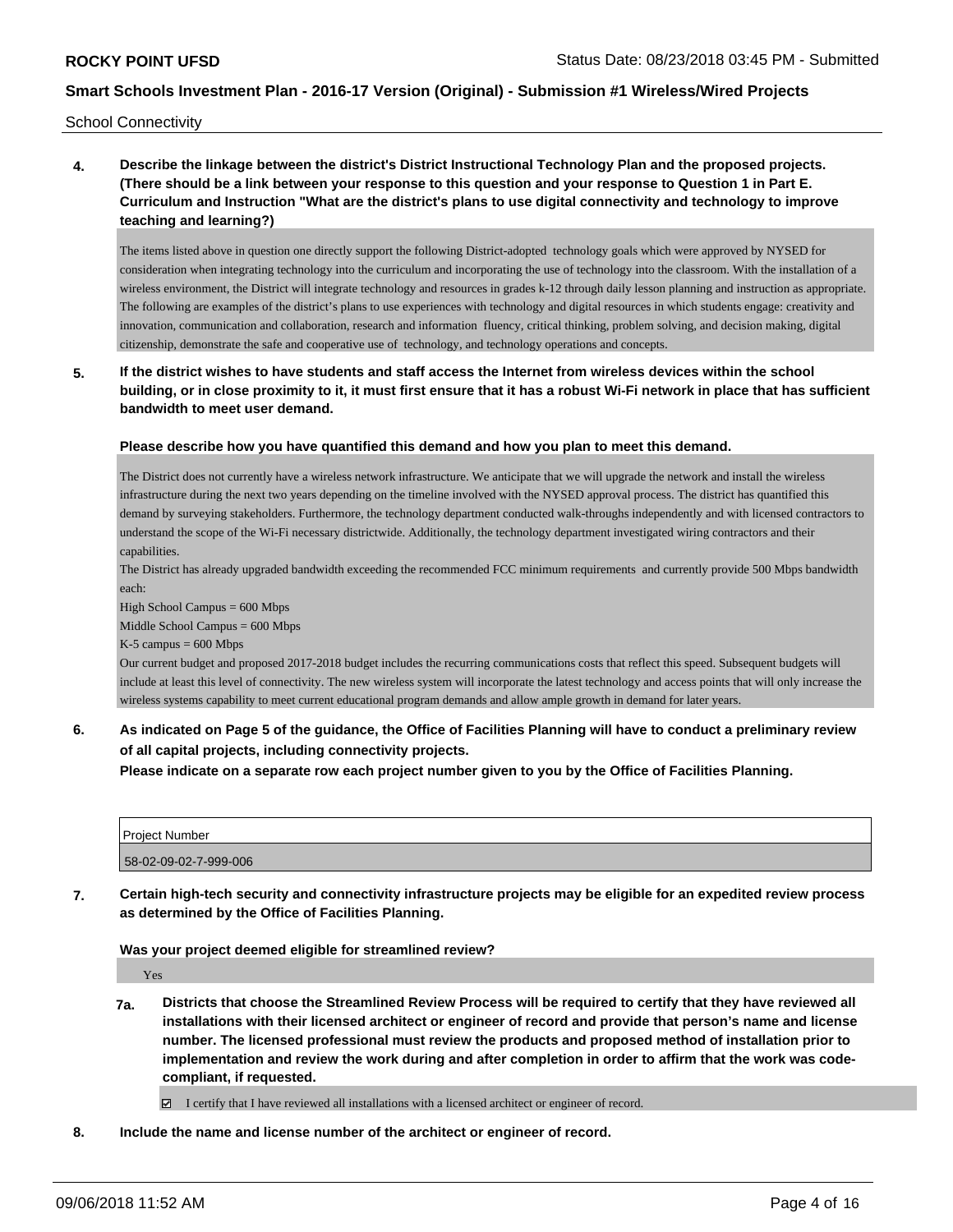School Connectivity

| Name                         | License Number |
|------------------------------|----------------|
| John A Grillo Architect P.C. | 1430549        |

## **9. If you are submitting an allocation for School Connectivity complete this table. Note that the calculated Total at the bottom of the table must equal the Total allocation for this category that you entered in the SSIP Overview overall budget.**

|                                            | Sub-           |
|--------------------------------------------|----------------|
|                                            | Allocation     |
| Network/Access Costs                       | 568,122        |
| <b>Outside Plant Costs</b>                 | $\overline{0}$ |
| School Internal Connections and Components | 92,240         |
| <b>Professional Services</b>               | 329,240        |
| Testing                                    | $\overline{0}$ |
| <b>Other Upfront Costs</b>                 | $\overline{0}$ |
| <b>Other Costs</b>                         | 45,398         |
| Totals:                                    | 1,035,000      |

**10. Please detail the type, quantity, per unit cost and total cost of the eligible items under each sub-category. This is especially important for any expenditures listed under the "Other" category. All expenditures must be eligible for tax-exempt financing to be reimbursed through the SSBA. Sufficient detail must be provided so that we can verify this is the case. If you have any questions, please contact us directly through smartschools@nysed.gov. NOTE: Wireless Access Points should be included in this category, not under Classroom Educational Technology, except those that will be loaned/purchased for nonpublic schools.**

| Select the allowable expenditure<br>type.<br>Repeat to add another item under<br>each type. | Item to be purchased                                                    | Quantity | Cost per Item | <b>Total Cost</b> |
|---------------------------------------------------------------------------------------------|-------------------------------------------------------------------------|----------|---------------|-------------------|
| <b>Professional Services</b>                                                                | Engineer Fees 10G Connectivity Over<br><b>Upgraded Fiber</b>            | 604      | 185           | 111.740           |
| <b>Professional Services</b>                                                                | <b>Engineer Fees Wireless Installation</b>                              | 900      | 185           | 166.500           |
| <b>Connections/Components</b>                                                               | Cable Cisco FlexStack 1m stacking<br>cable                              | 4        | 55            | 220               |
| <b>Connections/Components</b>                                                               | Cable Cisco FlexStack 3m stacking<br>cable                              | 18       | 110           | 1.980             |
| Network/Access Costs                                                                        | Switch--Catalyst 2960-X 48 GigE PoE<br>740W, 2 x 10G SFP+, LAN Base K12 | 38       | 4.398         | 167.124           |
| Network/Access Costs                                                                        | SFP--1000BASE-T                                                         | 4        | 218           | 872               |
| Network/Access Costs                                                                        | Switch--Catalyst 2960-X 48 GigE PoE<br>740W, 4 x 1G SFP, LAN Base K12   | 14       | 3,628         | 50,792            |
| <b>Connections/Components</b>                                                               | Cable--2M (6-ft.) Duplex SMF 8.3/125<br>Patch Cable (LC/SC)             | 14       | 20            | 280               |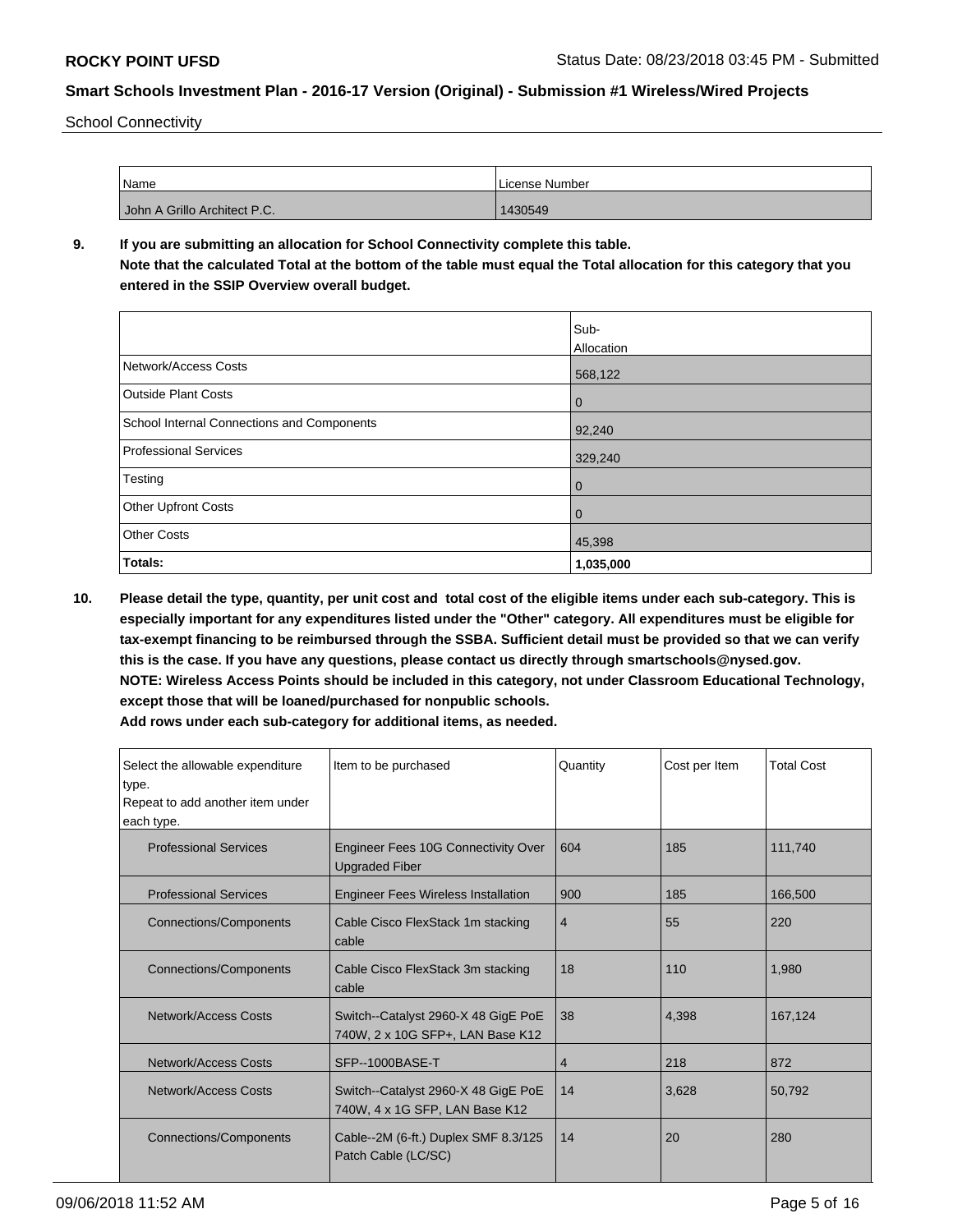School Connectivity

| Select the allowable expenditure<br>type.<br>Repeat to add another item under<br>each type. | Item to be purchased<br>Quantity                                                   |                | Cost per Item  | <b>Total Cost</b> |
|---------------------------------------------------------------------------------------------|------------------------------------------------------------------------------------|----------------|----------------|-------------------|
| <b>Connections/Components</b>                                                               | Cable--2M (6-ft.) 10Gb Duplex MMF<br>50/125 OM3 LSZH Patch Cable<br>(LC/LC) - Aqua | 68             | 35             | 2,380             |
| <b>Network/Access Costs</b>                                                                 | Switch--LAN Enterprise License for<br>Nexus 9300 Platform                          | $\overline{2}$ | 4,400          | 8,800             |
| <b>Network/Access Costs</b>                                                                 | Switch--Nexus 93180YC-EX with 8<br>QSFP-40G-SR-BD                                  | $\mathbf{1}$   | 24,750         | 24,750            |
| <b>Connections/Components</b>                                                               | SFP--10GBASE-LR SFP Module,<br>Enterprise-Class                                    | 14             | 1,045          | 14,630            |
| <b>Connections/Components</b>                                                               | SFP--10GBASE-SR SFP Module,<br>Enterprise-Class                                    | 68             | 358            | 24,344            |
| <b>Connections/Components</b>                                                               | Cable--Cisco FlexStack 50cm stacking<br>cable                                      | 6              | 55             | 330               |
| <b>Network/Access Costs</b>                                                                 | Switch--Catalyst 4500 E-Series 12-<br>$\overline{2}$<br>Port 10GbE (SFP+)          |                | 14,848         | 29,696            |
| <b>Network/Access Costs</b>                                                                 | Switch--Catalyst 4500 E-Series 48-<br>Port GE (SFP)                                | $\overline{2}$ | 19,250         | 38,500            |
| <b>Connections/Components</b>                                                               | Module--Catalyst 2960-X FlexStack<br><b>Plus Stacking Module</b>                   | 18             | 658            | 11,844            |
| <b>Connections/Components</b>                                                               | Cable--Cisco FlexStack 3m stacking<br>cable                                        | 18             | 110            | 1,980             |
| <b>Network/Access Costs</b>                                                                 | Switch--Catalyst 2960-X 24 GigE PoE<br>K <sub>12</sub>                             | 14             | 1,758          | 24,612            |
| <b>Network/Access Costs</b>                                                                 | Switch--Catalyst 2960-X 48 GigE PoE<br>740W, 4 x 1G SFP, LAN Base K12              | $\overline{4}$ | 3,628          | 14,512            |
| <b>Network/Access Costs</b>                                                                 | License--Meraki MR Enterprise<br>License 5 YR                                      | 303            | 248            | 75,144            |
| <b>Network/Access Costs</b>                                                                 | Indoor Access Point--MR32 Cloud-<br>Managed 802.11ac Access Point                  | 303            | 440            | 133,320           |
| <b>Connections/Components</b>                                                               | Cable--5-ft. Cat5e 350MHz Snagless<br>Molded Cable (RJ45 M/M) - Blue               | 18             | $\overline{2}$ | 36                |
| <b>Professional Services</b>                                                                | Architect/Project Manager                                                          | 1              | 51,000         | 51,000            |
| <b>Other Costs</b>                                                                          | Incidentals/Contingency                                                            | 1              | 45,398         | 45,398            |
| <b>Connections/Components</b>                                                               | Module--Catalyst 2960-X FlexStack<br><b>Plus Stacking Module</b>                   | 52             | 658            | 34,216            |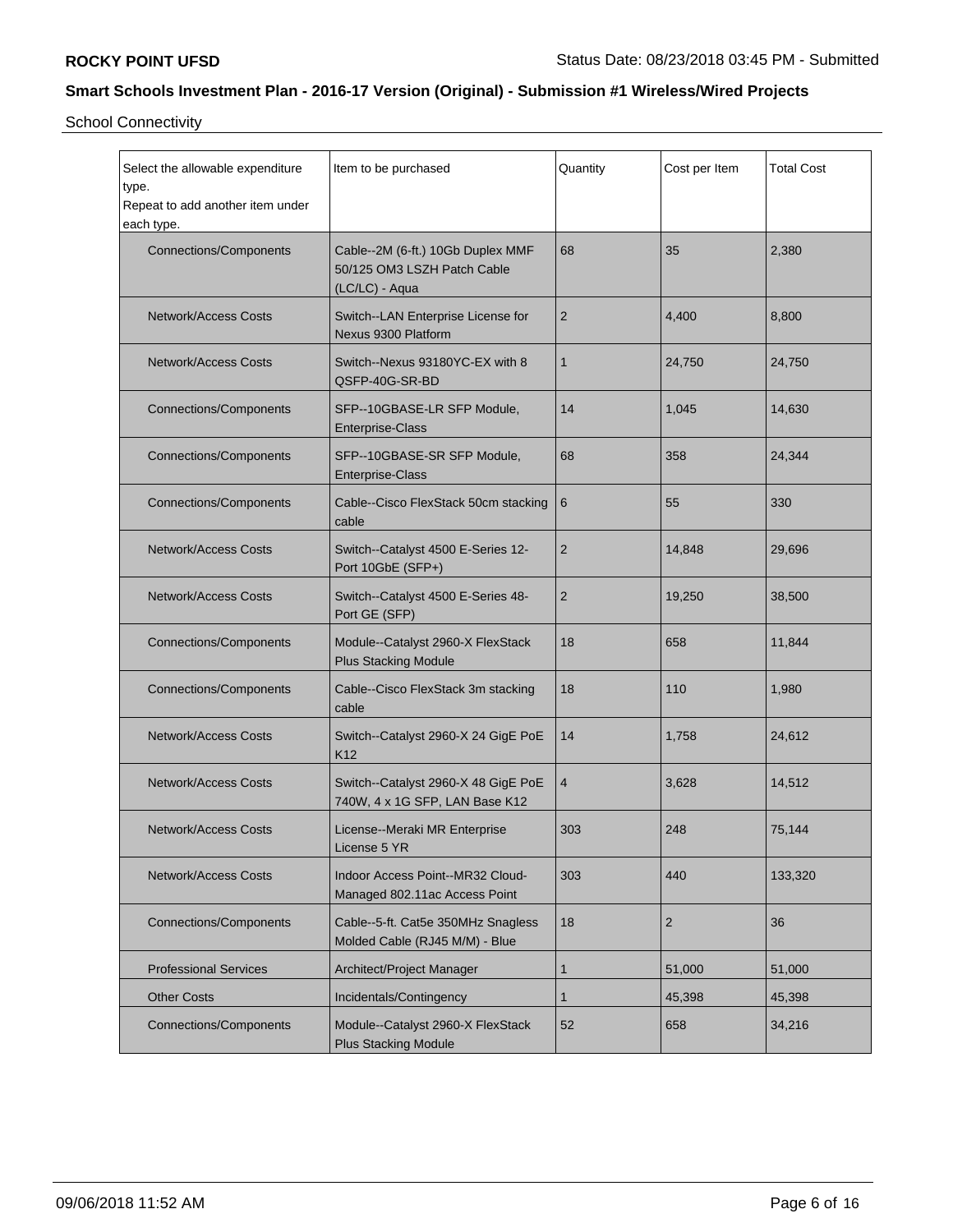Community Connectivity (Broadband and Wireless)

**1. Describe how you intend to use Smart Schools Bond Act funds for high-speed broadband and/or wireless connectivity projects in the community.**

 $\rm N/A$ 

**2. Please describe how the proposed project(s) will promote student achievement and increase student and/or staff access to the Internet in a manner that enhances student learning and/or instruction outside of the school day and/or school building.**

N/A

**3. Community connectivity projects must comply with all the necessary local building codes and regulations (building and related permits are not required prior to plan submission).**

 $\Box$  I certify that we will comply with all the necessary local building codes and regulations.

**4. Please describe the physical location of the proposed investment.**

N/A

**5. Please provide the initial list of partners participating in the Community Connectivity Broadband Project, along with their Federal Tax Identification (Employer Identification) number.**

| <b>Project Partners</b> | Federal ID#   |
|-------------------------|---------------|
| (No Response)           | (No Response) |

**6. If you are submitting an allocation for Community Connectivity, complete this table.**

**Note that the calculated Total at the bottom of the table must equal the Total allocation for this category that you entered in the SSIP Overview overall budget.**

|                              | Sub-Allocation |
|------------------------------|----------------|
| Network/Access Costs         | (No Response)  |
| Outside Plant Costs          | (No Response)  |
| <b>Tower Costs</b>           | (No Response)  |
| Customer Premises Equipment  | (No Response)  |
| <b>Professional Services</b> | (No Response)  |
| Testing                      | (No Response)  |
| <b>Other Upfront Costs</b>   | (No Response)  |
| <b>Other Costs</b>           | (No Response)  |
| Totals:                      | 0              |

**7. Please detail the type, quantity, per unit cost and total cost of the eligible items under each sub-category. This is especially important for any expenditures listed under the "Other" category. All expenditures must be capital-bond eligible to be reimbursed through the SSBA. If you have any questions, please contact us directly through smartschools@nysed.gov.**

| Select the allowable expenditure | Item to be purchased | Quantity      | Cost per Item | <b>Total Cost</b> |
|----------------------------------|----------------------|---------------|---------------|-------------------|
| type.                            |                      |               |               |                   |
| Repeat to add another item under |                      |               |               |                   |
| each type.                       |                      |               |               |                   |
| (No Response)                    | (No Response)        | (No Response) | (No Response) | (No Response)     |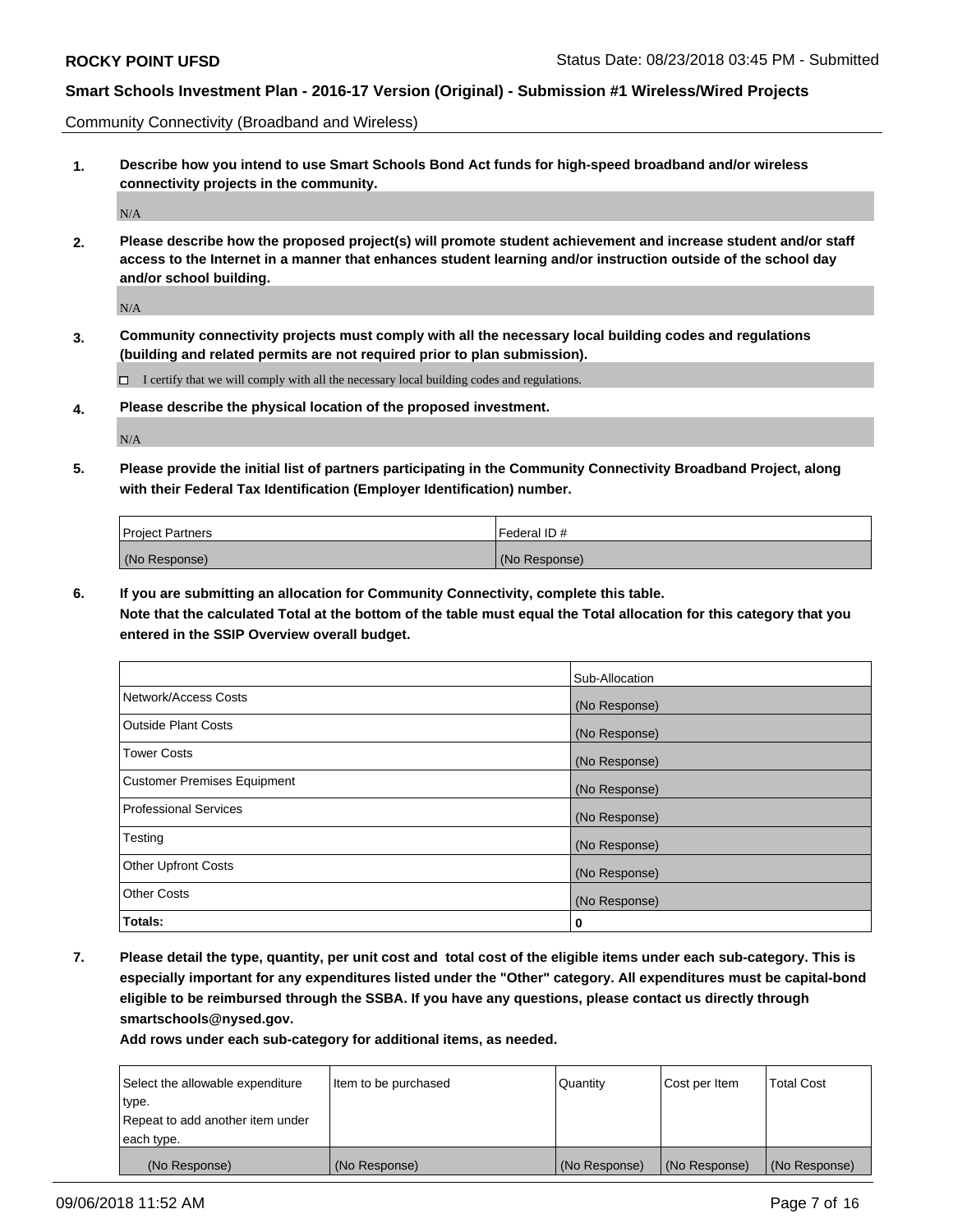#### Classroom Learning Technology

**1. In order for students and faculty to receive the maximum benefit from the technology made available under the Smart Schools Bond Act, their school buildings must possess sufficient connectivity infrastructure to ensure that devices can be used during the school day. Smart Schools Investment Plans must demonstrate that sufficient infrastructure that meets the Federal Communications Commission's 100 Mbps per 1,000 students standard currently exists in the buildings where new devices will be deployed, or is a planned use of a portion of Smart Schools Bond Act funds, or is under development through another funding source. Smart Schools Bond Act funds used for technology infrastructure or classroom technology investments must increase the number of school buildings that meet or exceed the minimum speed standard of 100 Mbps per 1,000 students and staff within 12 months. This standard may be met on either a contracted 24/7 firm service or a "burstable" capability. If the standard is met under the burstable criteria, it must be:**

**1. Specifically codified in a service contract with a provider, and**

**2. Guaranteed to be available to all students and devices as needed, particularly during periods of high demand, such as computer-based testing (CBT) periods.**

**Please describe how your district already meets or is planning to meet this standard within 12 months of plan submission.**

N/A

- **1a. If a district believes that it will be impossible to meet this standard within 12 months, it may apply for a waiver of this requirement, as described on the Smart Schools website. The waiver must be filed and approved by SED prior to submitting this survey.**
	- By checking this box, you are certifying that the school district has an approved waiver of this requirement on file with the New York State Education Department.

#### **2. Connectivity Speed Calculator (Required)**

|                         | Number of<br>Students | Multiply by<br>100 Kbps | Divide by 1000 Current Speed<br>to Convert to<br>Required<br>Speed in Mb | lin Mb           | Expected<br>Speed to be<br>Attained Within Required<br>12 Months | <b>Expected Date</b><br>When<br>Speed Will be<br><b>Met</b> |
|-------------------------|-----------------------|-------------------------|--------------------------------------------------------------------------|------------------|------------------------------------------------------------------|-------------------------------------------------------------|
| <b>Calculated Speed</b> | (No<br>Response)      | (No Response)           | (No<br>Response)                                                         | (No<br>Response) | (No<br>Response)                                                 | (No<br>Response)                                            |

**3. If the district wishes to have students and staff access the Internet from wireless devices within the school building, or in close proximity to it, it must first ensure that it has a robust Wi-Fi network in place that has sufficient bandwidth to meet user demand.**

**Please describe how you have quantified this demand and how you plan to meet this demand.**

N/A

**4. All New York State public school districts are required to complete and submit an Instructional Technology Plan survey to the New York State Education Department in compliance with Section 753 of the Education Law and per Part 100.12 of the Commissioner's Regulations.**

**Districts that include educational technology purchases as part of their Smart Schools Investment Plan must have a submitted and approved Instructional Technology Plan survey on file with the New York State Education Department.**

- $\boxtimes$  By checking this box, you are certifying that the school district has an approved Instructional Technology Plan survey on file with the New York State Education Department.
- **5. Describe the devices you intend to purchase and their compatibility with existing or planned platforms or systems. Specifically address the adequacy of each facility's electrical, HVAC and other infrastructure necessary to install and support the operation of the planned technology.**

N/A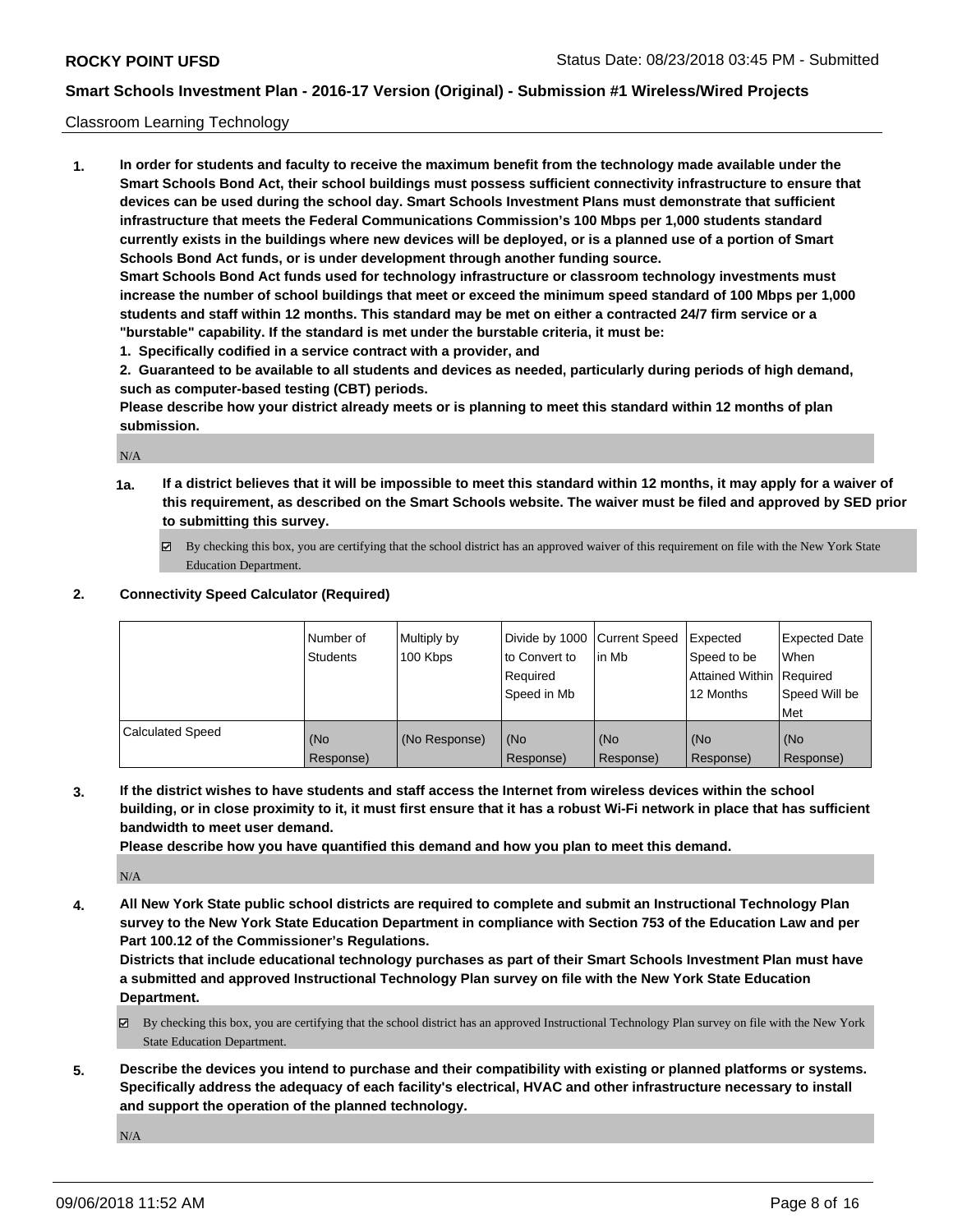#### Classroom Learning Technology

- **6. Describe how the proposed technology purchases will:**
	- **> enhance differentiated instruction;**
	- **> expand student learning inside and outside the classroom;**
	- **> benefit students with disabilities and English language learners; and**
	- **> contribute to the reduction of other learning gaps that have been identified within the district.**

**The expectation is that districts will place a priority on addressing the needs of students who struggle to succeed in a rigorous curriculum. Responses in this section should specifically address this concern and align with the district's Instructional Technology Plan (in particular Question 2 of E. Curriculum and Instruction: "Does the district's instructional technology plan address the needs of students with disabilities to ensure equitable access to instruction, materials and assessments?" and Question 3 of the same section: "Does the district's instructional technology plan address the provision of assistive technology specifically for students with disabilities to ensure access to and participation in the general curriculum?"**

N/A

**7. Where appropriate, describe how the proposed technology purchases will enhance ongoing communication with parents and other stakeholders and help the district facilitate technology-based regional partnerships, including distance learning and other efforts.**

NA

**8. Describe the district's plan to provide professional development to ensure that administrators, teachers and staff can employ the technology purchased to enhance instruction successfully.**

**Note: This response should be aligned and expanded upon in accordance with your district's response to Question 1 of F. Professional Development of your Instructional Technology Plan: "Please provide a summary of professional development offered to teachers and staff, for the time period covered by this plan, to support technology to enhance teaching and learning. Please include topics, audience and method of delivery within your summary."**

N/A

- **9. Districts must contact the SUNY/CUNY teacher preparation program that supplies the largest number of the district's new teachers to request advice on innovative uses and best practices at the intersection of pedagogy and educational technology.**
	- By checking this box, you certify that you have contacted the SUNY/CUNY teacher preparation program that supplies the largest number of your new teachers to request advice on these issues.
	- **9a. Please enter the name of the SUNY or CUNY Institution that you contacted.**

(No Response)

**9b. Enter the primary Institution phone number.**

(No Response)

**9c. Enter the name of the contact person with whom you consulted and/or will be collaborating with on innovative uses of technology and best practices.**

(No Response)

**10. A district whose Smart Schools Investment Plan proposes the purchase of technology devices and other hardware must account for nonpublic schools in the district.**

**Are there nonpublic schools within your school district?**

Yes

 $\boxtimes$  No

**11. Nonpublic Classroom Technology Loan Calculator**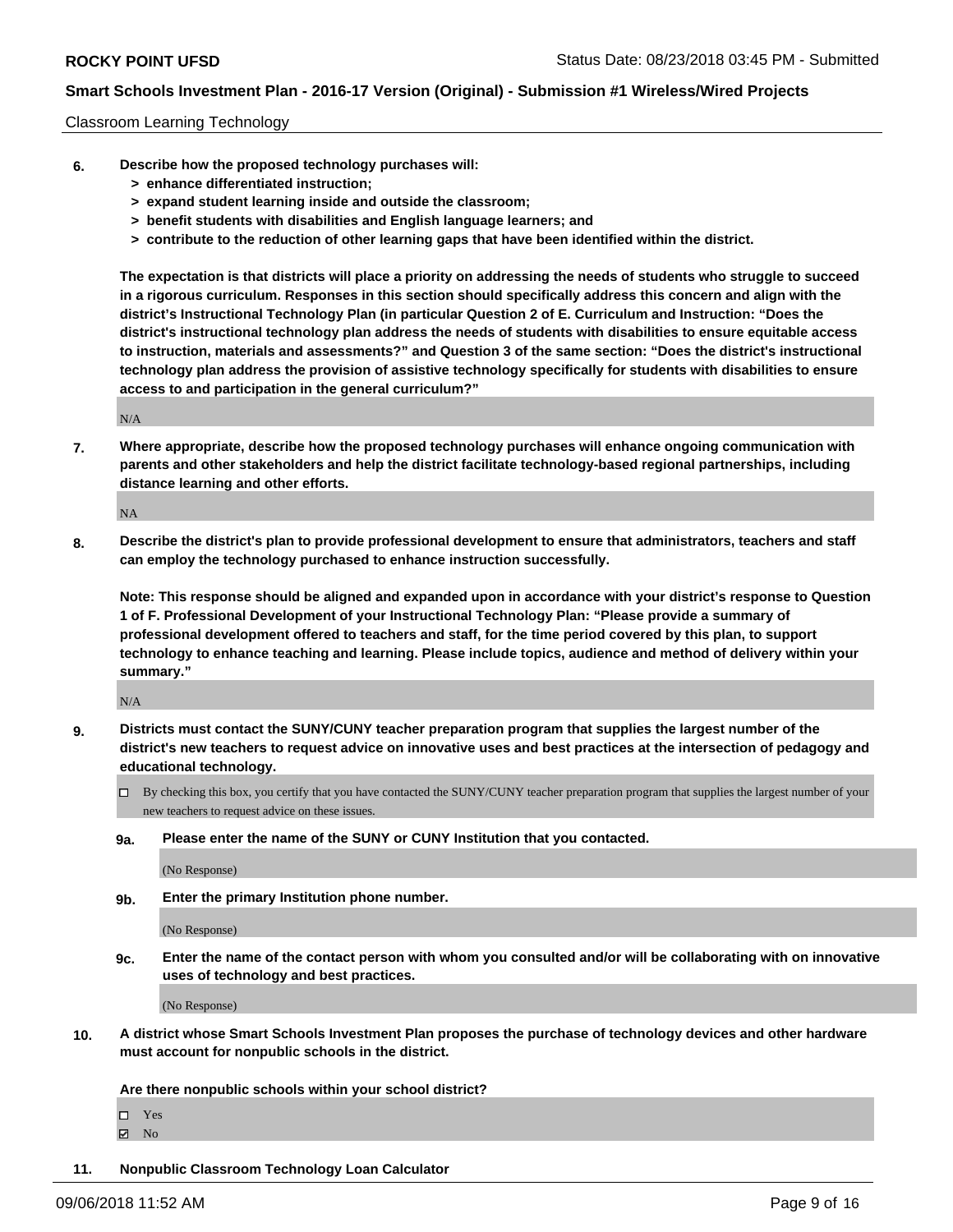#### Classroom Learning Technology

**The Smart Schools Bond Act provides that any Classroom Learning Technology purchases made using Smart Schools funds shall be lent, upon request, to nonpublic schools in the district. However, no school district shall be required to loan technology in amounts greater than the total obtained and spent on technology pursuant to the Smart Schools Bond Act and the value of such loan may not exceed the total of \$250 multiplied by the nonpublic school enrollment in the base year at the time of enactment. See:**

**http://www.p12.nysed.gov/mgtserv/smart\_schools/docs/Smart\_Schools\_Bond\_Act\_Guidance\_04.27.15\_Final.pdf.**

|                                       | 1. Classroom<br>Technology<br>Sub-allocation | 2. Public<br>l Enrollment<br>(2014-15) | l 3. Nonpublic<br>l Enrollment<br>$(2014 - 15)$ | l 4. Sum of<br>l Public and<br>l Nonpublic<br>Enrollment                                      | 15. Total Per<br>Pupil Sub-<br>l allocation | l 6. Total<br>Nonpublic Loan<br>Amount |
|---------------------------------------|----------------------------------------------|----------------------------------------|-------------------------------------------------|-----------------------------------------------------------------------------------------------|---------------------------------------------|----------------------------------------|
| Calculated Nonpublic Loan<br>l Amount |                                              |                                        |                                                 | (No Response)   (No Response)   (No Response)   (No Response)   (No Response)   (No Response) |                                             |                                        |

**12. To ensure the sustainability of technology purchases made with Smart Schools funds, districts must demonstrate a long-term plan to maintain and replace technology purchases supported by Smart Schools Bond Act funds. This sustainability plan shall demonstrate a district's capacity to support recurring costs of use that are ineligible for Smart Schools Bond Act funding such as device maintenance, technical support, Internet and wireless fees, maintenance of hotspots, staff professional development, building maintenance and the replacement of incidental items. Further, such a sustainability plan shall include a long-term plan for the replacement of purchased devices and equipment at the end of their useful life with other funding sources.**

 $\Box$  By checking this box, you certify that the district has a sustainability plan as described above.

**13. Districts must ensure that devices purchased with Smart Schools Bond funds will be distributed, prepared for use, maintained and supported appropriately. Districts must maintain detailed device inventories in accordance with generally accepted accounting principles.**

By checking this box, you certify that the district has a distribution and inventory management plan and system in place.

**14. If you are submitting an allocation for Classroom Learning Technology complete this table. Note that the calculated Total at the bottom of the table must equal the Total allocation for this category that you entered in the SSIP Overview overall budget.**

|                          | Sub-Allocation |
|--------------------------|----------------|
| Interactive Whiteboards  | (No Response)  |
| <b>Computer Servers</b>  | (No Response)  |
| <b>Desktop Computers</b> | (No Response)  |
| <b>Laptop Computers</b>  | (No Response)  |
| <b>Tablet Computers</b>  | (No Response)  |
| <b>Other Costs</b>       | (No Response)  |
| Totals:                  | 0              |

**15. Please detail the type, quantity, per unit cost and total cost of the eligible items under each sub-category. This is especially important for any expenditures listed under the "Other" category. All expenditures must be capital-bond eligible to be reimbursed through the SSBA. If you have any questions, please contact us directly through smartschools@nysed.gov.**

**Please specify in the "Item to be Purchased" field which specific expenditures and items are planned to meet the district's nonpublic loan requirement, if applicable.**

**NOTE: Wireless Access Points that will be loaned/purchased for nonpublic schools should ONLY be included in this category, not under School Connectivity, where public school districts would list them.**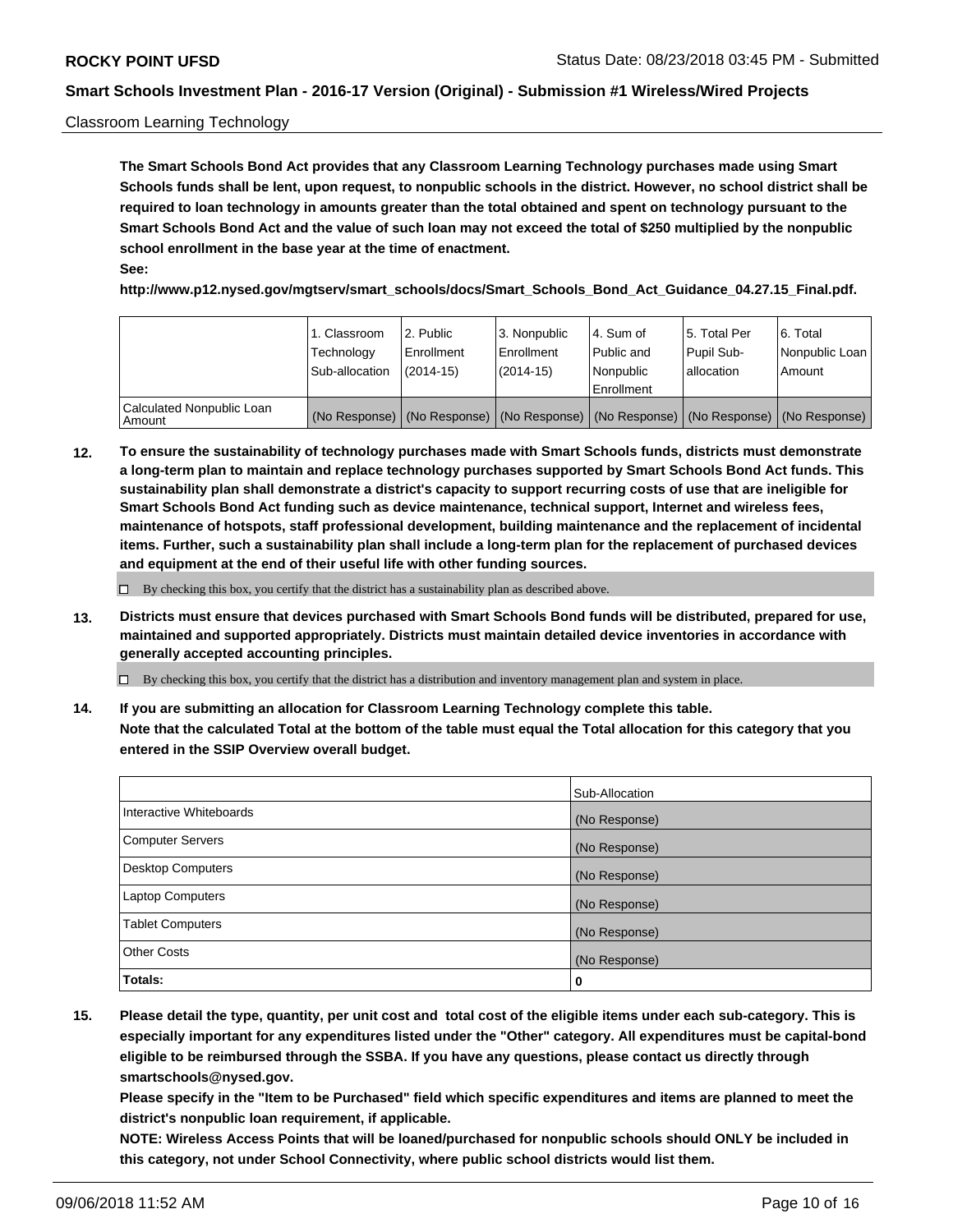Classroom Learning Technology

| Select the allowable expenditure | Iltem to be Purchased | Quantity      | Cost per Item | <b>Total Cost</b> |
|----------------------------------|-----------------------|---------------|---------------|-------------------|
| type.                            |                       |               |               |                   |
| Repeat to add another item under |                       |               |               |                   |
| each type.                       |                       |               |               |                   |
| (No Response)                    | (No Response)         | (No Response) | (No Response) | (No Response)     |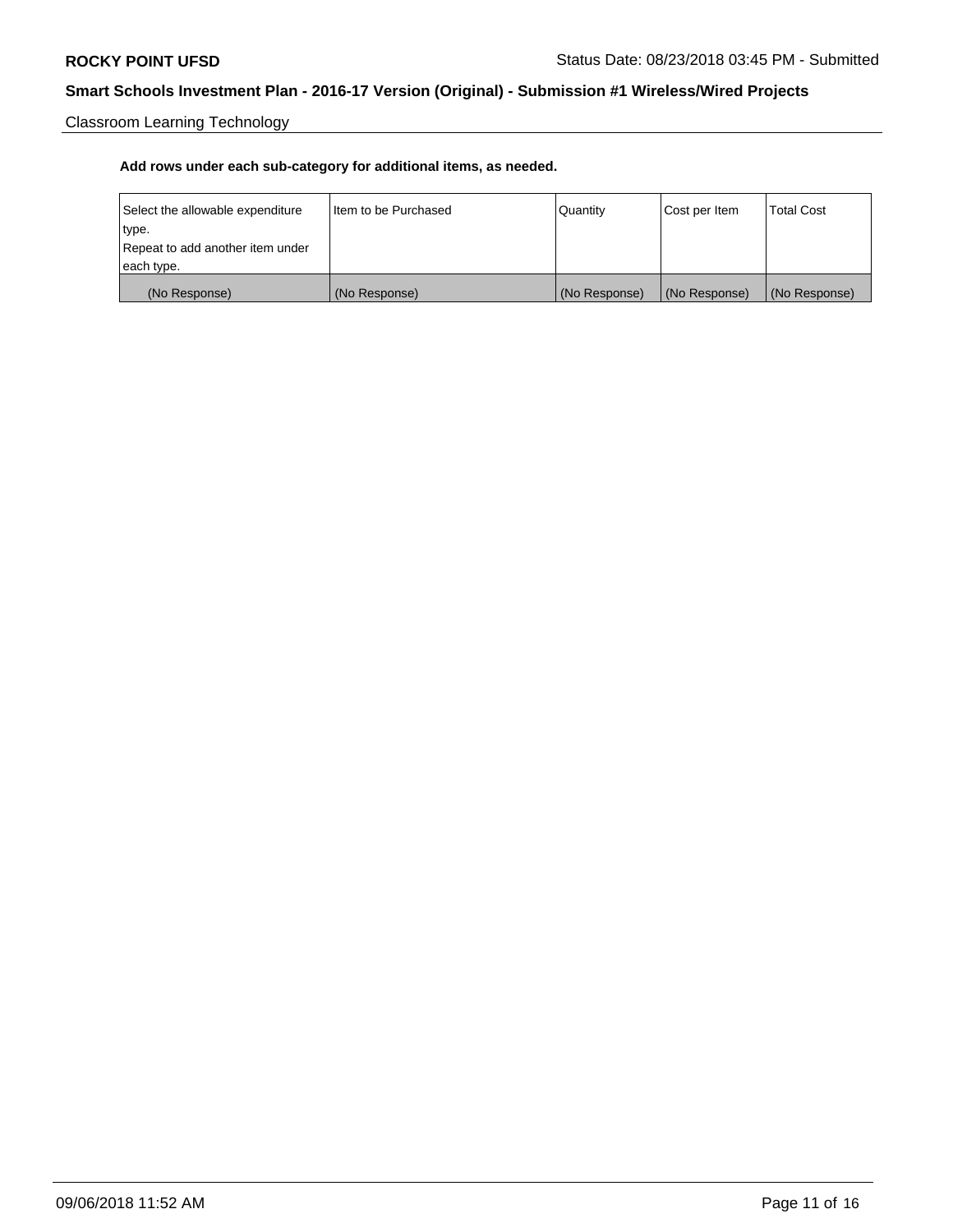Pre-Kindergarten Classrooms

**1. Provide information regarding how and where the district is currently serving pre-kindergarten students and justify the need for additional space with enrollment projections over 3 years.**

N/A

- **2. Describe the district's plan to construct, enhance or modernize education facilities to accommodate prekindergarten programs. Such plans must include:**
	- **Specific descriptions of what the district intends to do to each space;**
	- **An affirmation that pre-kindergarten classrooms will contain a minimum of 900 square feet per classroom;**
	- **The number of classrooms involved;**
	- **The approximate construction costs per classroom; and**
	- **Confirmation that the space is district-owned or has a long-term lease that exceeds the probable useful life of the improvements.**

N/A

**3. Smart Schools Bond Act funds may only be used for capital construction costs. Describe the type and amount of additional funds that will be required to support ineligible ongoing costs (e.g. instruction, supplies) associated with any additional pre-kindergarten classrooms that the district plans to add.**

N/A

**4. All plans and specifications for the erection, repair, enlargement or remodeling of school buildings in any public school district in the State must be reviewed and approved by the Commissioner. Districts that plan capital projects using their Smart Schools Bond Act funds will undergo a Preliminary Review Process by the Office of Facilities Planning.**

**Please indicate on a separate row each project number given to you by the Office of Facilities Planning.**

| Project Number |  |
|----------------|--|
| (No Response)  |  |
|                |  |

**5. If you have made an allocation for Pre-Kindergarten Classrooms, complete this table.**

**Note that the calculated Total at the bottom of the table must equal the Total allocation for this category that you entered in the SSIP Overview overall budget.**

|                                          | Sub-Allocation |
|------------------------------------------|----------------|
| Construct Pre-K Classrooms               | (No Response)  |
| Enhance/Modernize Educational Facilities | (No Response)  |
| <b>Other Costs</b>                       | (No Response)  |
| Totals:                                  | 0              |

**6. Please detail the type, quantity, per unit cost and total cost of the eligible items under each sub-category. This is especially important for any expenditures listed under the "Other" category. All expenditures must be capital-bond eligible to be reimbursed through the SSBA. If you have any questions, please contact us directly through smartschools@nysed.gov.**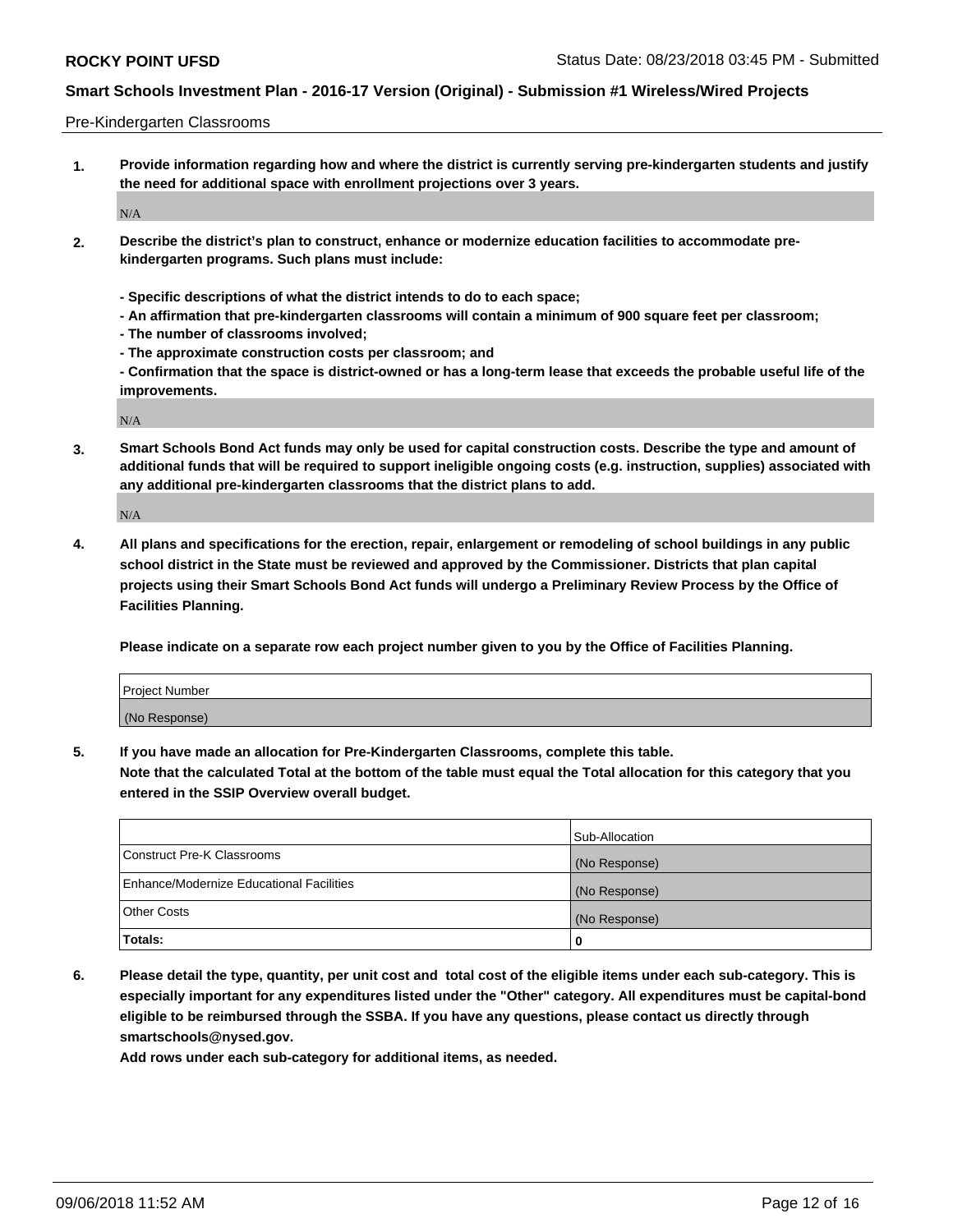Pre-Kindergarten Classrooms

| Select the allowable expenditure | Item to be purchased | Quantity      | Cost per Item | <b>Total Cost</b> |
|----------------------------------|----------------------|---------------|---------------|-------------------|
| type.                            |                      |               |               |                   |
| Repeat to add another item under |                      |               |               |                   |
| each type.                       |                      |               |               |                   |
| (No Response)                    | (No Response)        | (No Response) | (No Response) | (No Response)     |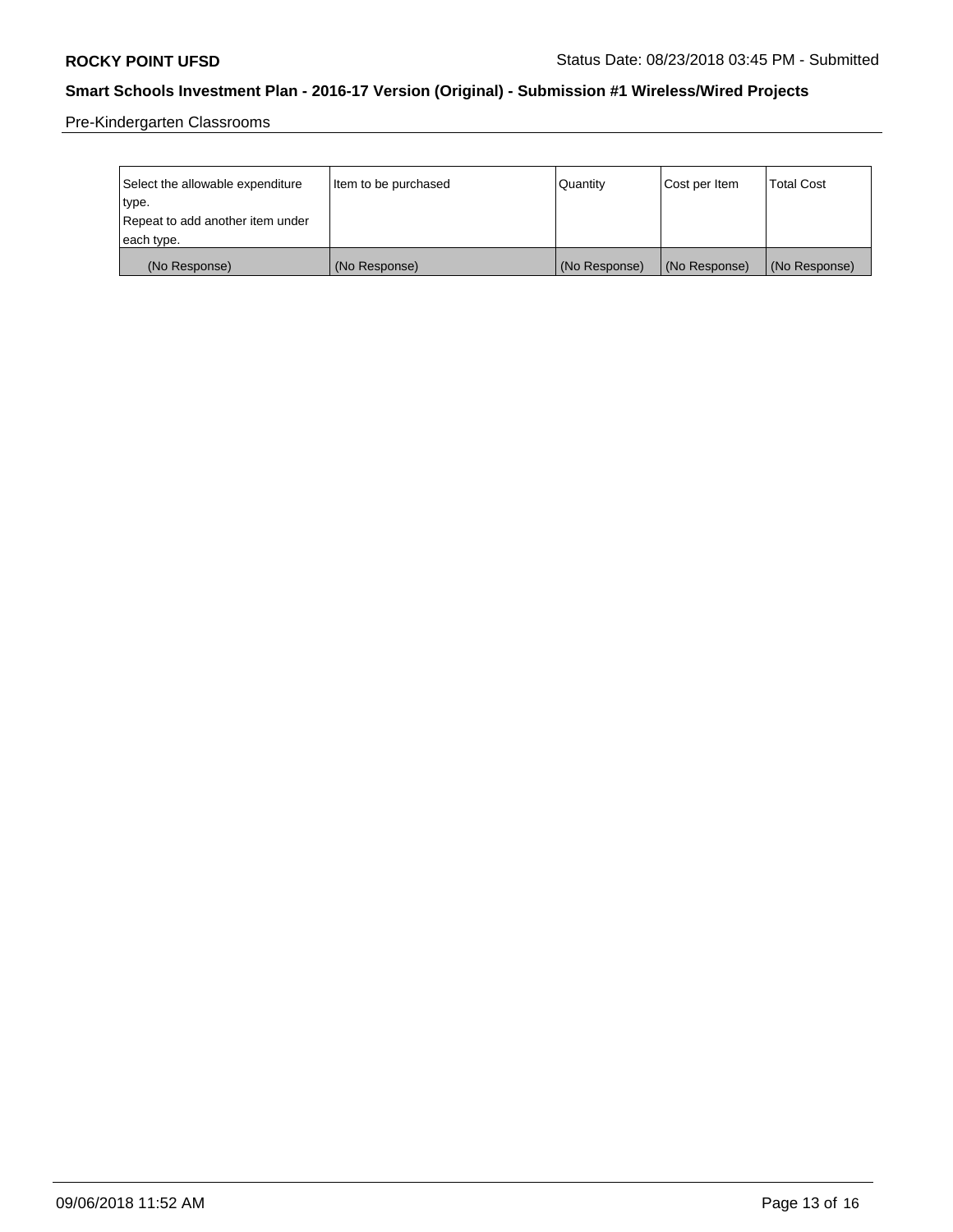Replace Transportable Classrooms

**1. Describe the district's plan to construct, enhance or modernize education facilities to provide high-quality instructional space by replacing transportable classrooms.**

 $\rm N/A$ 

**2. All plans and specifications for the erection, repair, enlargement or remodeling of school buildings in any public school district in the State must be reviewed and approved by the Commissioner. Districts that plan capital projects using their Smart Schools Bond Act funds will undergo a Preliminary Review Process by the Office of Facilities Planning.**

**Please indicate on a separate row each project number given to you by the Office of Facilities Planning.**

| Project Number |  |
|----------------|--|
|                |  |
| (No Response)  |  |

**3. For large projects that seek to blend Smart Schools Bond Act dollars with other funds, please note that Smart Schools Bond Act funds can be allocated on a pro rata basis depending on the number of new classrooms built that directly replace transportable classroom units.**

**If a district seeks to blend Smart Schools Bond Act dollars with other funds describe below what other funds are being used and what portion of the money will be Smart Schools Bond Act funds.**

N/A

**4. If you have made an allocation for Replace Transportable Classrooms, complete this table. Note that the calculated Total at the bottom of the table must equal the Total allocation for this category that you entered in the SSIP Overview overall budget.**

|                                                | Sub-Allocation |
|------------------------------------------------|----------------|
| Construct New Instructional Space              | (No Response)  |
| Enhance/Modernize Existing Instructional Space | (No Response)  |
| <b>Other Costs</b>                             | (No Response)  |
| Totals:                                        | 0              |

**5. Please detail the type, quantity, per unit cost and total cost of the eligible items under each sub-category. This is especially important for any expenditures listed under the "Other" category. All expenditures must be capital-bond eligible to be reimbursed through the SSBA. If you have any questions, please contact us directly through smartschools@nysed.gov.**

| Select the allowable expenditure | Item to be purchased | Quantity      | Cost per Item | Total Cost    |
|----------------------------------|----------------------|---------------|---------------|---------------|
| type.                            |                      |               |               |               |
| Repeat to add another item under |                      |               |               |               |
| each type.                       |                      |               |               |               |
| (No Response)                    | (No Response)        | (No Response) | (No Response) | (No Response) |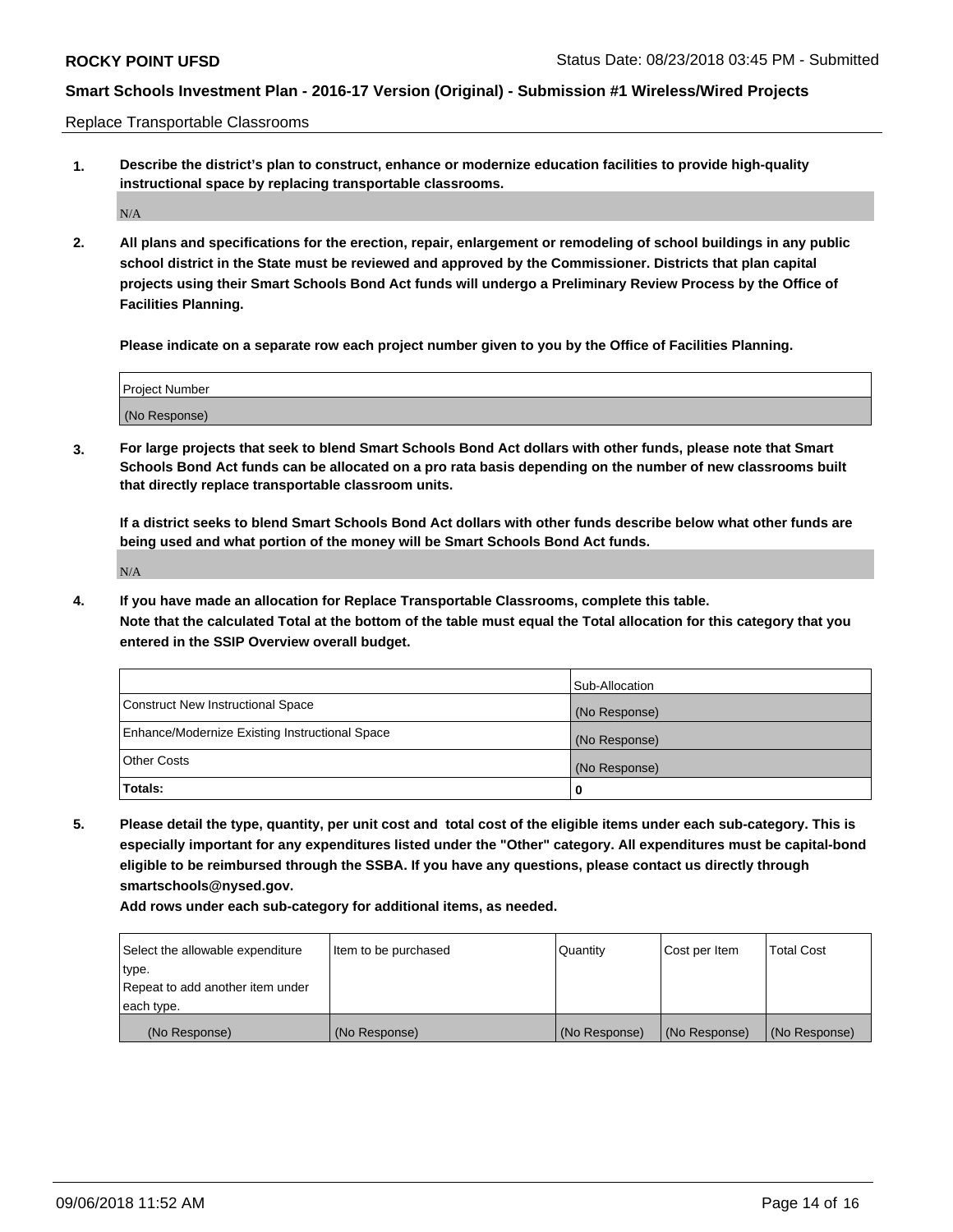High-Tech Security Features

**1. Describe how you intend to use Smart Schools Bond Act funds to install high-tech security features in school buildings and on school campuses.**

 $\rm N/A$ 

**2. All plans and specifications for the erection, repair, enlargement or remodeling of school buildings in any public school district in the State must be reviewed and approved by the Commissioner. Districts that plan capital projects using their Smart Schools Bond Act funds will undergo a Preliminary Review Process by the Office of Facilities Planning.** 

**Please indicate on a separate row each project number given to you by the Office of Facilities Planning.**

| <b>Project Number</b> |  |
|-----------------------|--|
| NA                    |  |

- **3. Was your project deemed eligible for streamlined Review?**
	- Yes  $\boxtimes$  No
- **4. Include the name and license number of the architect or engineer of record.**

| Name          | License Number |
|---------------|----------------|
| (No Response) | (No Response)  |

**5. If you have made an allocation for High-Tech Security Features, complete this table.**

**Note that the calculated Total at the bottom of the table must equal the Total allocation for this category that you entered in the SSIP Overview overall budget.**

|                                                      | Sub-Allocation |
|------------------------------------------------------|----------------|
| Capital-Intensive Security Project (Standard Review) | (No Response)  |
| <b>Electronic Security System</b>                    | (No Response)  |
| <b>Entry Control System</b>                          | (No Response)  |
| Approved Door Hardening Project                      | (No Response)  |
| <b>Other Costs</b>                                   | (No Response)  |
| Totals:                                              | 0              |

**6. Please detail the type, quantity, per unit cost and total cost of the eligible items under each sub-category. This is especially important for any expenditures listed under the "Other" category. All expenditures must be capital-bond eligible to be reimbursed through the SSBA. If you have any questions, please contact us directly through smartschools@nysed.gov.**

| Select the allowable expenditure | Item to be purchased | Quantity      | Cost per Item | <b>Total Cost</b> |
|----------------------------------|----------------------|---------------|---------------|-------------------|
| type.                            |                      |               |               |                   |
| Repeat to add another item under |                      |               |               |                   |
| each type.                       |                      |               |               |                   |
| (No Response)                    | (No Response)        | (No Response) | (No Response) | (No Response)     |